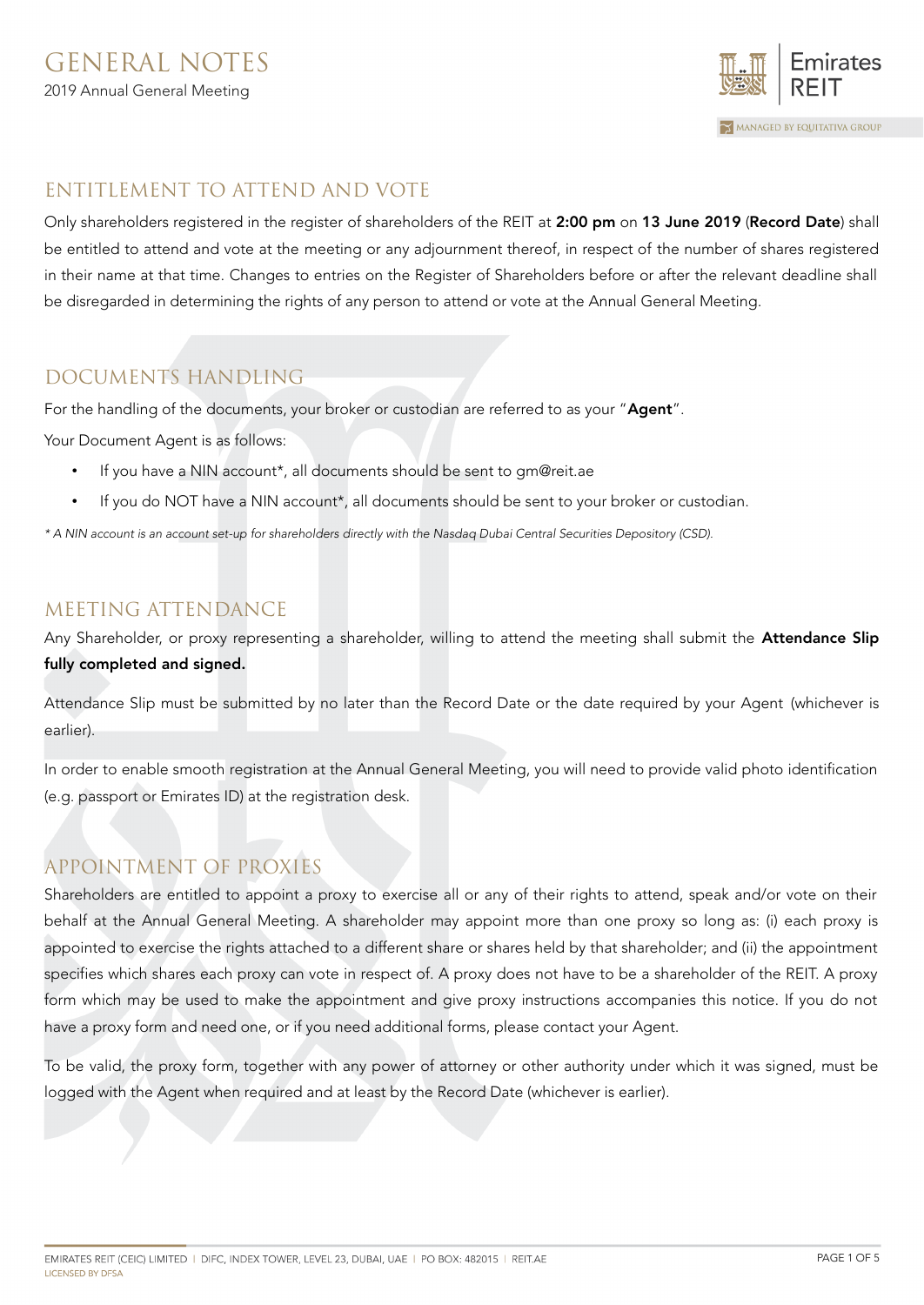# CORPORATE REPRESENTATIVES

Any corporation which is a shareholder can appoint one or more corporate representatives who may exercise on its behalf all of its powers as a shareholder but no two representatives can act in relation to the same shares.

### SHAREHOLDERS' RIGHT TO ASK QUESTIONS

Any shareholder attending the Annual General Meeting has the right to ask questions. The REIT must answer any question relating to the business being dealt with at the meeting unless:(i) it would interfere unduly with the preparation for the meeting or involve the disclosure of confidential information; (ii) it has already been answered on a website; and/or (iii) it is not in the interest of the REIT or the good order of the meeting that the question be answered.

# DOCUMENTS FOR INSPECTION

A copy of this Notice and other information required can be found at [www.reit.ae.](http://www.reit.ae/)

### NOTICE OF ADJOURNMENT

In the event that the first session fails to reach the required quorum, a second session will be held in the offices of the REIT on Thursday 27 June 2019 at 2:00pm at Index Tower, DIFC, Dubai.

If you have any question about the Annual General Meeting, please contact the Company Secretary on +971 4 405 7348, or by email at gm@reit.ae.

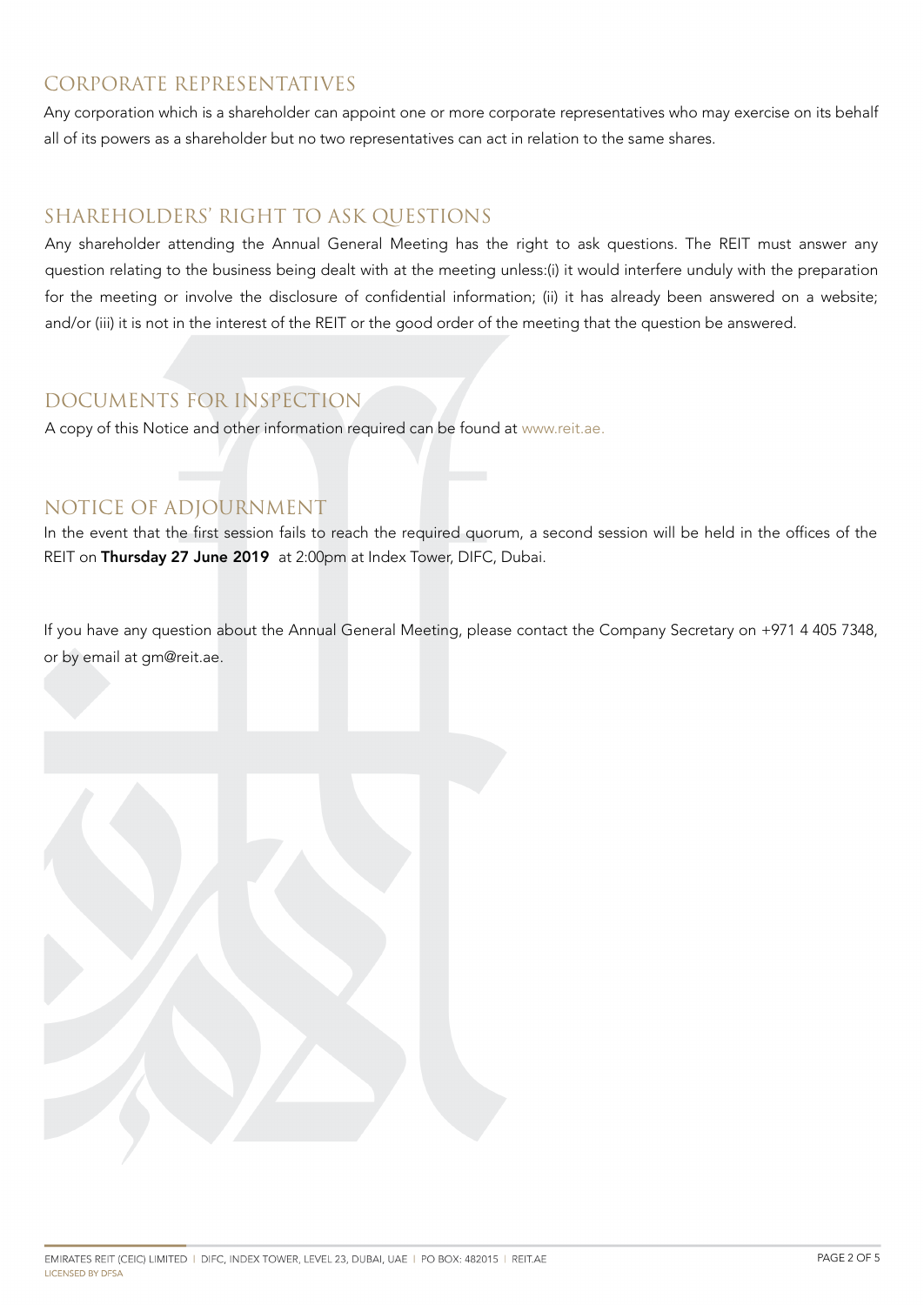# PROPOSED RESOLUTION AND EXPLANATORY NOTES

For resolutions proposed as an ordinary resolution to be passed, more than half of the votes cast must be in favour of the resolution.

#### ORDINARY RESOLUTION 1– To receive and approve the Annual Report and Accounts

### To receive and approve the annual report and the accounts of the REIT for the year ended 31 December 2018 together with the director's report and auditor's report on those accounts.

The REIT is required to present to the shareholders the accounts of the REIT for the year ended 31 December 2018, the director's report and the auditor's report to these accounts. This provides the shareholders with an opportunity to discuss the performance of the REIT during the year, its management and prospects for the future.

#### ORDINARY RESOLUTION 2 – To approve the Final Dividend

To approve the declaration of a dividend of USD 0.04 per ordinary share, an aggregate of USD 11.98 million, for the financial year ending 31 December 2018, such dividend to be paid on or before 30 June 2019 to shareholders on the register as of 13 June 2019.

The Board recommended a final dividend of USD 0.04 per ordinary share, amounting in aggregate to USD 11,980,000. Subject to approval by the shareholders, the final dividend will be paid on or before 30 June 2019 to shareholders on the register at 13 June 2019.

#### ORDINARY RESOLUTION 3 – To re-appoint two members to the Investment Board

To extend the appointment of Mr Abdullah Al Hashemi and Mr David Savy, each an existing member of the Investment Board, until the conclusion of the next Annual General Meeting of the REIT

As per the REIT's constitution and applicable DFSA regulations, Equitativa (Dubai) Limited is required to convene a meeting of the shareholders every 12 months to elect at least 3 independent subject experts proposed by it to sit on the Investment Board.

#### ORDINARY RESOLUTION 4 – To appoint a new Member of the Investment Board

### To appoint a new Member to the Investment Board, as proposed by the Chairman at the AGM, to hold office until the conclusion of the next Annual General Meeting of the REIT.

As per the REIT's constitution and applicable DFSA regulations, Equitativa (Dubai) Limited is required to convene a meeting of the shareholders every 12 months to elect at least 3 independent subject experts proposed by it to sit on the Investment Board. Mr. Marwan Bin Ghulaita retired from the Investment Board effective from the conclusion of this Annual General Meeting.

As at the date of this notice of AGM, discussions are under way with a number of candidates for the position of member of the Investment Board of the REIT, and the final selection will be made before the date of the AGM. Pursuant to article 46 of the articles of association of the REIT, the Chairman will submit to the shareholders at the AGM an amendment to the wording of the proposed Ordinary Resolution 4, including the name of the proposed new member of the Investment Board, and request the shareholders to vote on such amended resolution.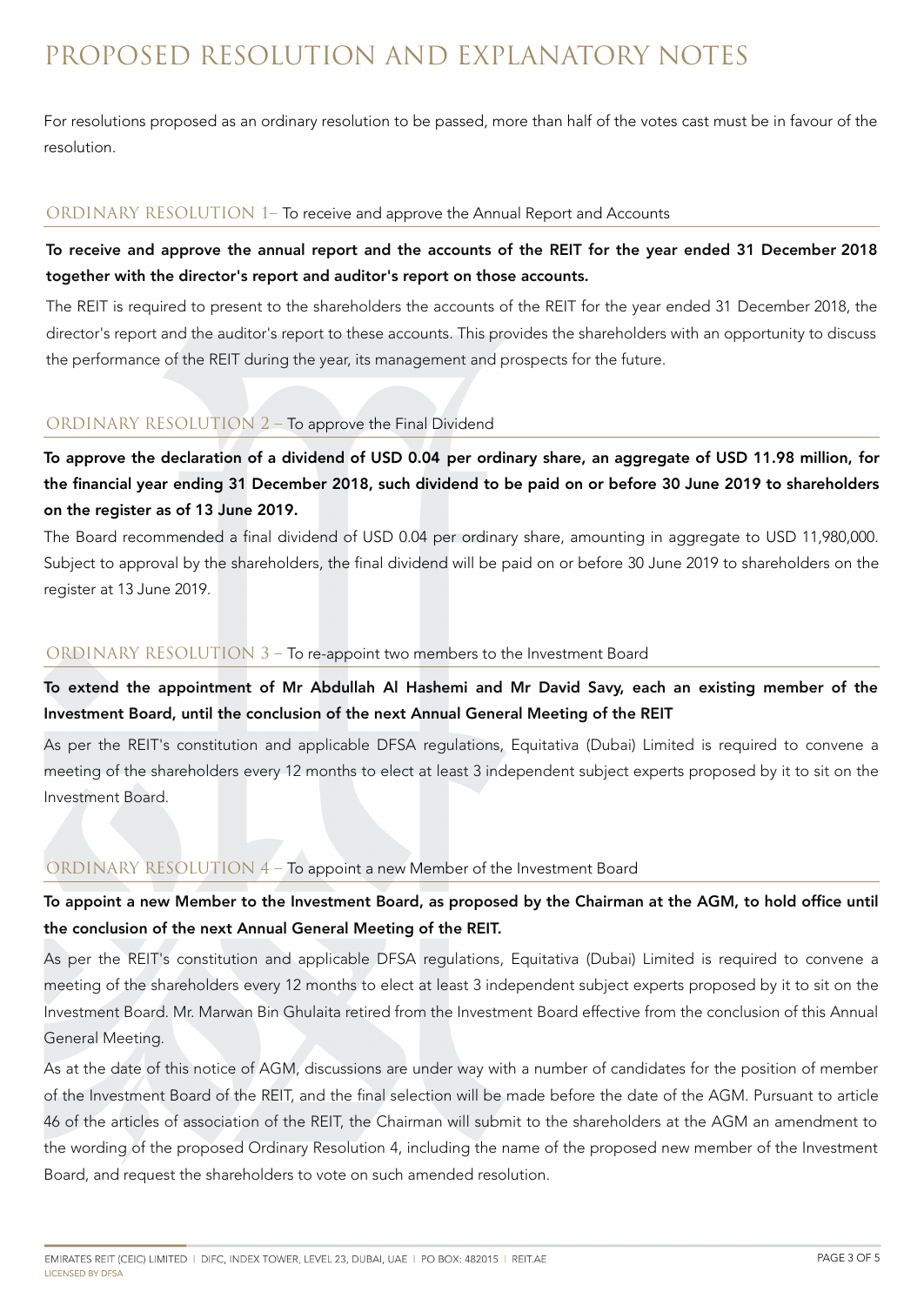To authorise the REIT Manager on behalf of the REIT to enter into Related Party Transactions for the acquisition or sale of Real Property in the United Arab Emirates pursuant to the DFSA CIR Rule 13.4.11A and 8.3.2 without obtaining specific approval from the shareholders of the REIT until this Resolution is renewed at the next Annual General Meeting of the REIT.

This resolution approves that the REIT may enter into Related Party Transactions, for the sale and purchase of Real Property in the United Arab Emirates without the need to have specific shareholder approval in each instance, in accordance with DFSA CIR Rule 8.3.2 and 13.4.11A.

#### ORDINARY RESOLUTION 6 – To authorize the Interim Dividend 2019 distribution

To authorize the REIT Manager to arrange the payment of interim dividends of the REIT to its shareholders, subject to the REIT having sufficient retained earnings to pay its debts as they become due immediately after the dividend is paid.

The Board recommends that the REIT Manager may, at its discretion, arrange the payment of interim dividends of the REIT to its shareholders, if the REIT has sufficient retained earnings and is able to pay its debts as they become due immediately after the dividend is paid. As a result the shareholders will not need to gather for a separate extraordinary general meeting in order to approve such interim dividend. The interim dividend, if any, shall be subject to the provisions of the REIT Regulations.

#### ORDINARY RESOLUTION 7 – Purchase of Own Shares

To authorize the REIT to make one or more market purchases of its ordinary shares, provided, that:

- the number of ordinary shares which may be purchased in any given period and the price which may be paid for such ordinary shares shall be in accordance with the rules of the Dubai Financial Services Authority and Nasdaq Dubai, and any conditions or restrictions imposed by the Dubai Financial Services Authority and applicable law;
- ii. this authority shall expire on the conclusion of the next Annual General Meeting of the REIT; and
- iii. the REIT may make a contract to purchase ordinary shares under this authority before the expiry of the authority which will or may be executed wholly or partly after the expiry of the authority, and may make a purchase of ordinary shares in pursuance of any such contract.

The REIT seeks approval to purchase a limited number of its shares. Purchasing its own shares is subject to the prior written approval of the DFSA. Following DFSA approval, the REIT Manager would exercise the right to purchase the shares only in circumstances and on such terms that the REIT Manager believes to be in the best interest of the shareholders.